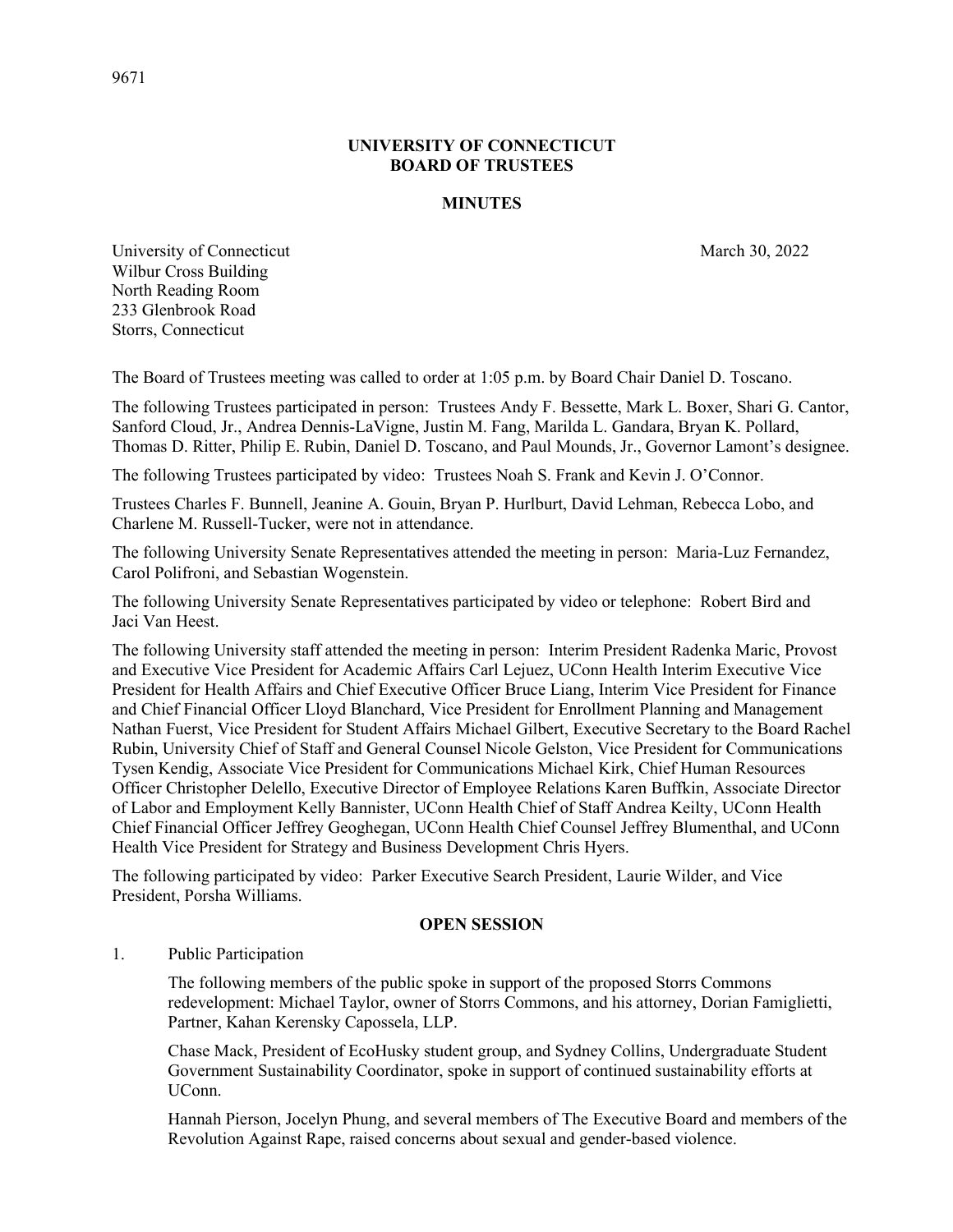### 2. Chairman's Report

(a) Matters outstanding

On a motion by Trustee Boxer, seconded by Trustee Ritter, the Board voted unanimously to add to the agenda a resolution recognizing Rachel S. Rubin for her tireless dedication, guidance, and leadership during her distinguished career at UConn.

On a motion by Trustee Dennis-LaVigne, seconded by Trustee Cantor, the Board voted unanimously to approve the resolution.

Ms. Rubin thanked the Board for their recognition.

(b) Minutes of the meeting of January 26, 2022

On a motion by Trustee Frank, seconded by Trustee Fang, the Board voted unanimously to approve the minutes of the meeting of January 26, 2022.

(c) Consent Agenda Items:

On a motion by Trustee Fang, seconded by Trustee Boxer, the Board voted to approve the Consent Agenda items.

| (1)  | <b>Contracts and Agreements</b>                                                                                           | (Attachment 1)  |  |  |  |
|------|---------------------------------------------------------------------------------------------------------------------------|-----------------|--|--|--|
|      | (Trustee Ritter abstained from voting on Item 1 of the Consent Agenda.)                                                   |                 |  |  |  |
| (2)  | Project Budget (Design) for Residential Life Facilities:<br>Mansfield Apartments Redevelopment                            | (Attachment 2)  |  |  |  |
| (3)  | Project Budget (Revised Planning) for South Campus<br>Infrastructure                                                      | (Attachment 3)  |  |  |  |
| (4)  | Project Budget (Revised Design) for Mirror Lake<br>Improvements                                                           | (Attachment 4)  |  |  |  |
| (5)  | Project Budget (Revised Design) for Gilbert Road Site<br>Preparation                                                      | (Attachment 5)  |  |  |  |
| (6)  | Project Budget (Final) for North Campus Student Room<br>Renovations - Phase 3                                             | (Attachment 6)  |  |  |  |
| (7)  | Project Budget (Final) for B4 Steam Vault and Line Exigent<br>Repair                                                      | (Attachment 7)  |  |  |  |
| (8)  | Project Budget (Planning) for the UConn Health Electro<br>Physiology (EP) Lab Equipment Replacement & Renovation          | (Attachment 8)  |  |  |  |
| (9)  | Project Budget (Planning) for the UConn Health Cardio<br>Catheterization (Cath) Lab Equipment Replacement &<br>Renovation | (Attachment 9)  |  |  |  |
| (10) | Tenure at Hire                                                                                                            | (Attachment 10) |  |  |  |
| (11) | Promotion Recommendation                                                                                                  | (Attachment 11) |  |  |  |
| (12) | Designation of Emeritus Status                                                                                            | (Attachment 12) |  |  |  |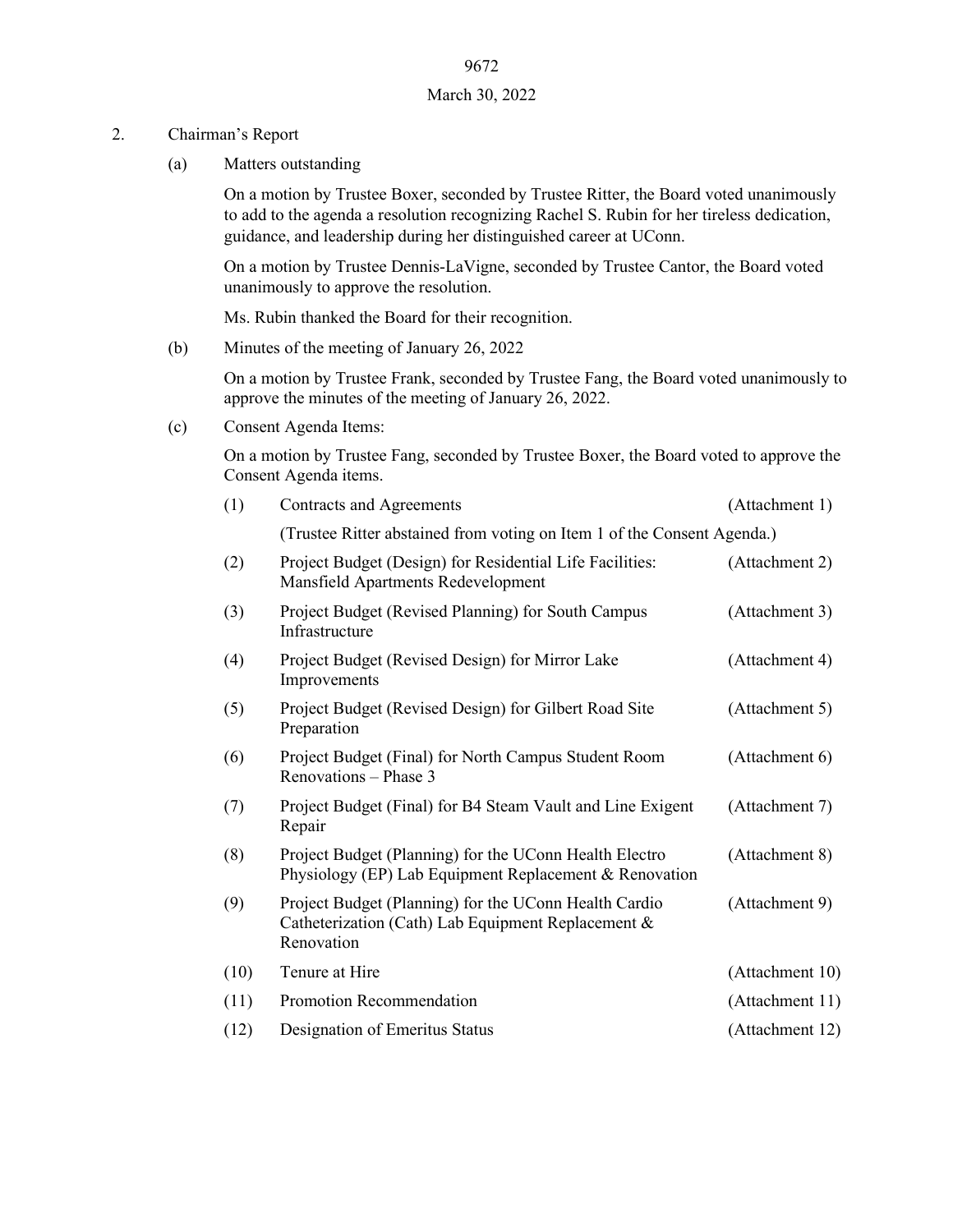## 9673

#### March 30, 2022

|    |     | (13)                              |                                                                                     | Sabbatical Leave Recommendations                                                                                                         | (Attachment 13) |  |  |
|----|-----|-----------------------------------|-------------------------------------------------------------------------------------|------------------------------------------------------------------------------------------------------------------------------------------|-----------------|--|--|
|    |     | (14)                              |                                                                                     | Appointment of Professor Jose E. Manautou, Ph.D. to the<br>Boehringer-Ingelheim Pharmaceuticals, Inc. Chair in<br>Mechanistic Toxicology | (Attachment 14) |  |  |
|    |     | (15)                              |                                                                                     | Graduate Certificate in Literacy Leadership                                                                                              | (Attachment 15) |  |  |
|    |     | (16)                              |                                                                                     | Graduate Certificate in Oceanographic Science &<br>Technology                                                                            | (Attachment 16) |  |  |
|    |     | (17)                              |                                                                                     | Establishment of the School of Public Policy                                                                                             | (Attachment 17) |  |  |
|    |     | (18)                              | Naming Recommendation for the Nicholas Morizio<br>Classroom 214                     | (Attachment 18)                                                                                                                          |                 |  |  |
|    |     | (19)                              |                                                                                     | Naming of Stimson Drive                                                                                                                  | (Attachment 19) |  |  |
|    |     | (20)                              | Stage                                                                               | Naming Recommendation for the Lorraine Rose Williams                                                                                     | (Attachment 20) |  |  |
|    |     | (21)                              |                                                                                     | Policy on Policies                                                                                                                       | (Attachment 21) |  |  |
|    |     | (22)                              |                                                                                     | Approval of Proposed Changes to the By-Laws of the<br>University of Connecticut                                                          | (Attachment 22) |  |  |
|    | (d) | Informational Items:              |                                                                                     |                                                                                                                                          |                 |  |  |
|    |     | (1)                               | Notification of Proposed Changes to the By-Laws of the<br>University of Connecticut |                                                                                                                                          |                 |  |  |
|    |     |                                   | (a)                                                                                 | Article XII – The Institutes and Centers<br>in Academic Affairs                                                                          | (Attachment 23) |  |  |
|    |     |                                   | (b)                                                                                 | Article XIV.K - Retirement                                                                                                               | (Attachment 24) |  |  |
|    |     |                                   | (c)                                                                                 | Article XIV.L – Leaves of Absence                                                                                                        | (Attachment 25) |  |  |
| 4. |     | President's Report                |                                                                                     |                                                                                                                                          |                 |  |  |
| 5. |     | Academic Affairs Committee Report |                                                                                     |                                                                                                                                          |                 |  |  |
|    | (a) | Report on Committee activities    |                                                                                     |                                                                                                                                          |                 |  |  |
|    | (b) | Presenter:                        |                                                                                     | <b>Community Engagement Presentation</b><br>Mark Overmyer-Velazquez, Director<br><b>UConn Hartford</b>                                   |                 |  |  |

Dr. Mark Overmyer-Velazquez and UConn-Hartford alum Yahaira Escribano gave a joint presentation showcasing UConn Hartford and community engagement and partnerships.

## 6. Financial Affairs Committee Report

- (a) Report on Committee activities
- (b) Items requiring Board discussion and approval:

On a motion by Trustee Rubin, seconded by Trustee Cantor, the Board voted unanimously to approve the Collective Bargaining Agreement between the University of Connecticut and the University of Connecticut Chapter of the American Association of University Professors (AAUP).

(1) Collective Bargaining Agreement with the University (Attachment 26) of Connecticut Chapter of the American Association of University Professors (AAUP)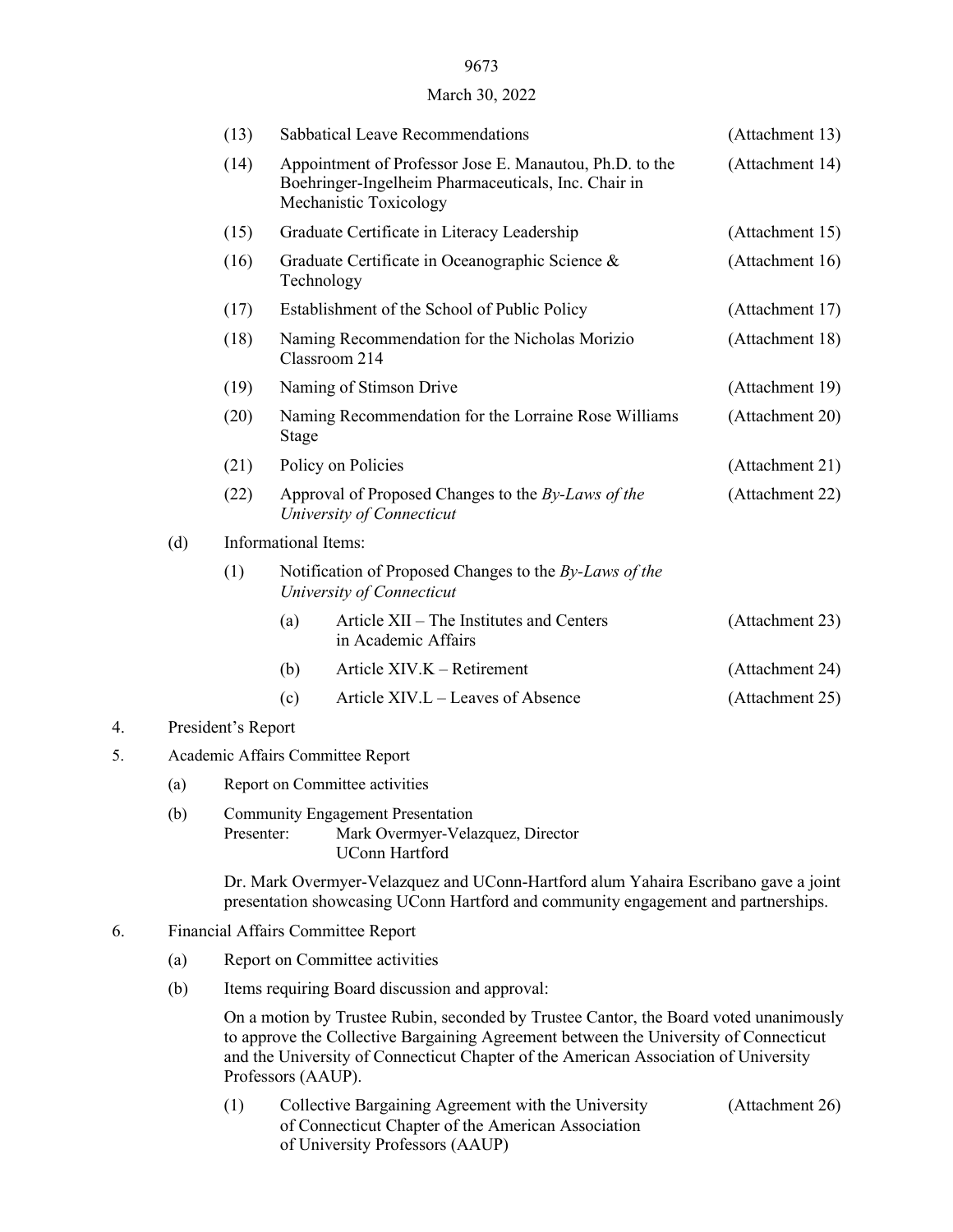### 9674

#### March 30, 2022

On a motion by Trustee Rubin, seconded by Trustee Cantor, the Board voted to approve the Collective Bargaining Agreement between the University of Connecticut and the Graduate Employee Union Local 6950 – International Union, United Automobile, Aerospace and Agricultural Implement Workers of America (GEU-UAW).

(Trustee Fang abstained from voting on this item.)

(2) Collective Bargaining Agreement with the University (Attachment 27) of Connecticut Graduate Employees Union (GEU-UAW)

On a motion by Trustee Cantor, seconded by Trustee Rubin, the Board voted unanimously to approve the Collective Bargaining Agreement between the University of Connecticut and the University of Connecticut Professional Employees Association (UCPEA) Local 3695, AFTCT, AFT, AFL-CIO.

- (3) Collective Bargaining Agreement with the University (Attachment 28) of Connecticut Professional Employees Union (UCPEA)
- 7. UConn Health Report
	- (a) Report on UConn Health activities
- 8. Joint Audit & Compliance Committee Report
	- (a) Report on Committee activities
- 9. Student Life Committee Report
	- (a) Report on Committee activities
- 10. Institutional Advancement Committee Report
	- (a) Report on Committee activities
- 11. Committee for Diversity, Equity and Inclusion Report
	- (a) Report on Committee activities
- 12. Committee on Compensation Report
	- (a) Report on Committee activities

On behalf of Vice-Chair Bunnell, Board Chair Toscano reported that at their last meeting the Committee discussed current guidelines and endorsed a change to clarify the process regarding promotions to newly created senior administrative positions.

- 13. Committee for Research, Entrepreneurship and Innovation Report
	- (a) Report on Committee activities
	- (b) Item requiring Board discussion and approval:

On a motion by Trustee Dennis-LaVigne, seconded by Trustee Fang, the Board voted unanimously to approve the plan for the Innovation Faculty Hires & Entrepreneurial Ecosystem Initiative at the University of Connecticut.

Trustee Rubin noted that the implementation of the plan is contingent upon the issuance of funds by the State Bond Commission.

Trustee Ritter noted that the concept, and statute that required the drafting of this plan, was initiated by the Legislature.

(1) Innovation Faculty Hires & Entrepreneurial Ecosystem (Attachment 29) Initiative at the University of Connecticut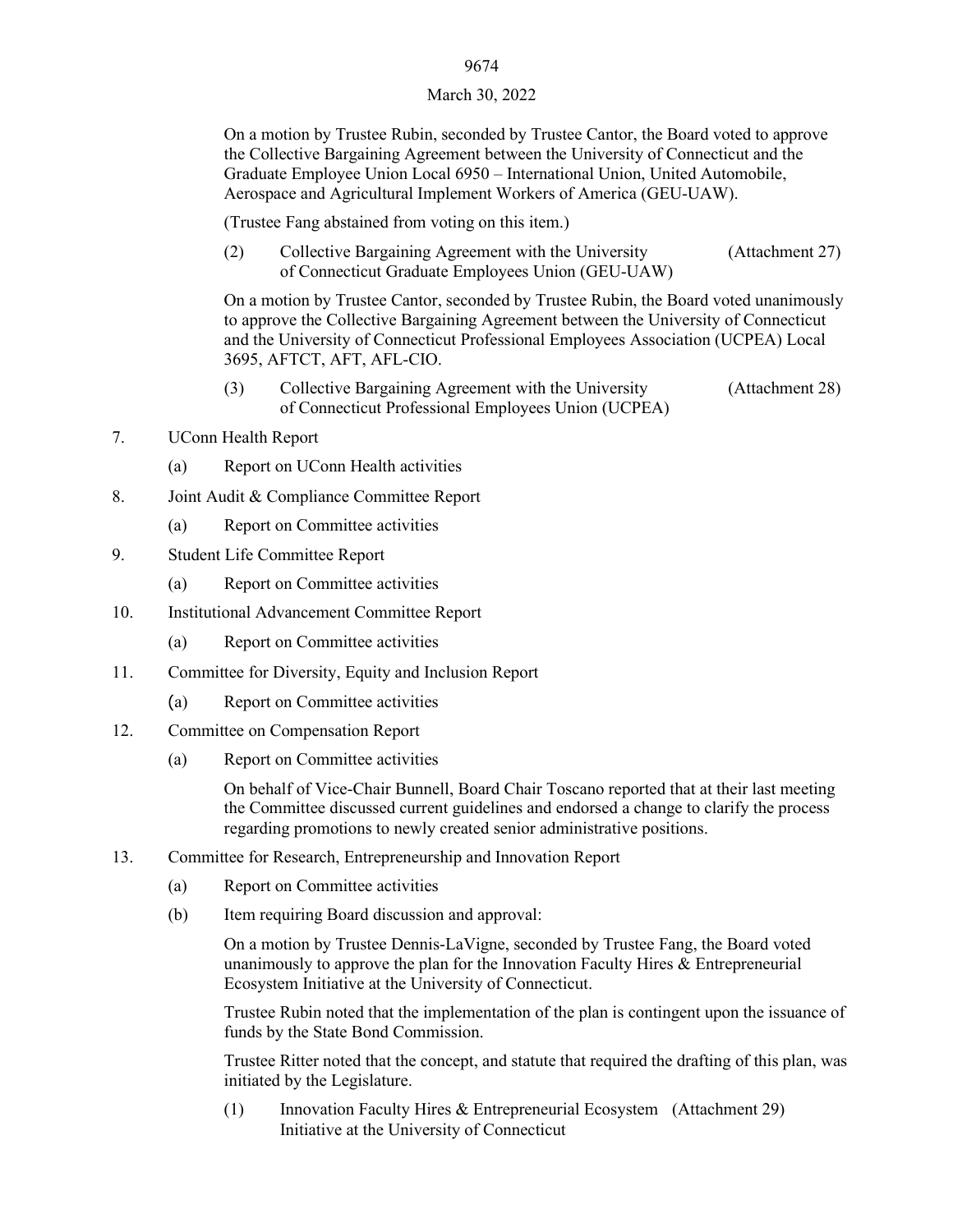# 9675 March 30, 2022

### 14. Other business

15. Executive Session anticipated

## **EXECUTIVE SESSION**

On a motion by Trustee Cantor, seconded by Trustee Frank, the Board voted unanimously to go into Executive Session at 3:30 p.m. regarding:

- 1. Pursuant to Connecticut General Statute Section 1-210(b)(1), preliminary drafts and notes whose disclosure does not outweigh the public benefit of withholding them; and
- 2. Records pertaining to strategy and negotiations with respect to pending claims or pending litigation to which the public agency or a member thereof, because of the member's conduct as a member of such agency, is a party until such litigation or claim has been finally adjudicated or otherwise settled; 1-210(b)(5); and
- 3. Commercial or financial information given in confidence, not required by statute  $1-210(b)(5)(B)$ ; and
- 4. Discussion concerning the appointment, employment, performance, evaluation, health or dismissal of a public officer or employee, provided that such individual may require that discussion be held at an open meeting; 1-200(6); and
- 5. Trade secrets, which for purposes of the Freedom of Information Act, are defined as information, including formulas, patterns, compilations, programs, devices, methods, techniques, processes, drawings, cost data, customer lists, film or television scripts or detailed production budgets that (i) derive independent economic value, actual or potential, from not being generally known to, and not being readily ascertainable by proper means by, other persons who can obtain economic value from their disclosure or use, and (ii) are the subject of efforts that are reasonable under the circumstances to maintain secrecy;  $1-210(b)(5)(A)$ .

The following Trustees were in attendance: Trustees Bessette, Boxer, Cantor, Cloud, Dennis-LaVigne, Fang, Frank, Gandara, O'Connor, Pollard, Ritter, Rubin, Toscano, and Paul Mounds, Jr., Governor Lamont's designee.

The following University staff were in attendance for the entire Executive Session: Executive Secretary to the Board Rubin, University Chief of Staff and General Counsel Gelston, and Associate Vice President for Communications Kirk.

The following University staff were in attendance for part of the Executive Session: Interim President Maric, Provost and Executive Vice President for Academic Affairs Lejuez, UConn Health Interim Executive Vice President for Health Affairs and Chief Executive Officer Bruce Liang, Interim Vice President for Finance and Chief Financial Officer Blanchard, Vice President for Communications Kendig, Executive Director of Employee Relations Karen Buffkin, Associate Director of Labor and Employment Kelly Bannister, UConn Health Chief of Staff Andrea Keilty, UConn Health Chief Financial Officer Jeffrey Geoghegan, UConn Health Vice President for Strategy and Business Development Chris Hyers, and UConn Health Chief Counsel Jeffrey Blumenthal.

Parker Executive Search President, Laurie Wilder, and Vice President, Porsha Williams, were also in attendance for part of the Executive Session.

The Executive Session ended at 4:17 p.m., and the Board returned to Open Session at 4:17 p.m.